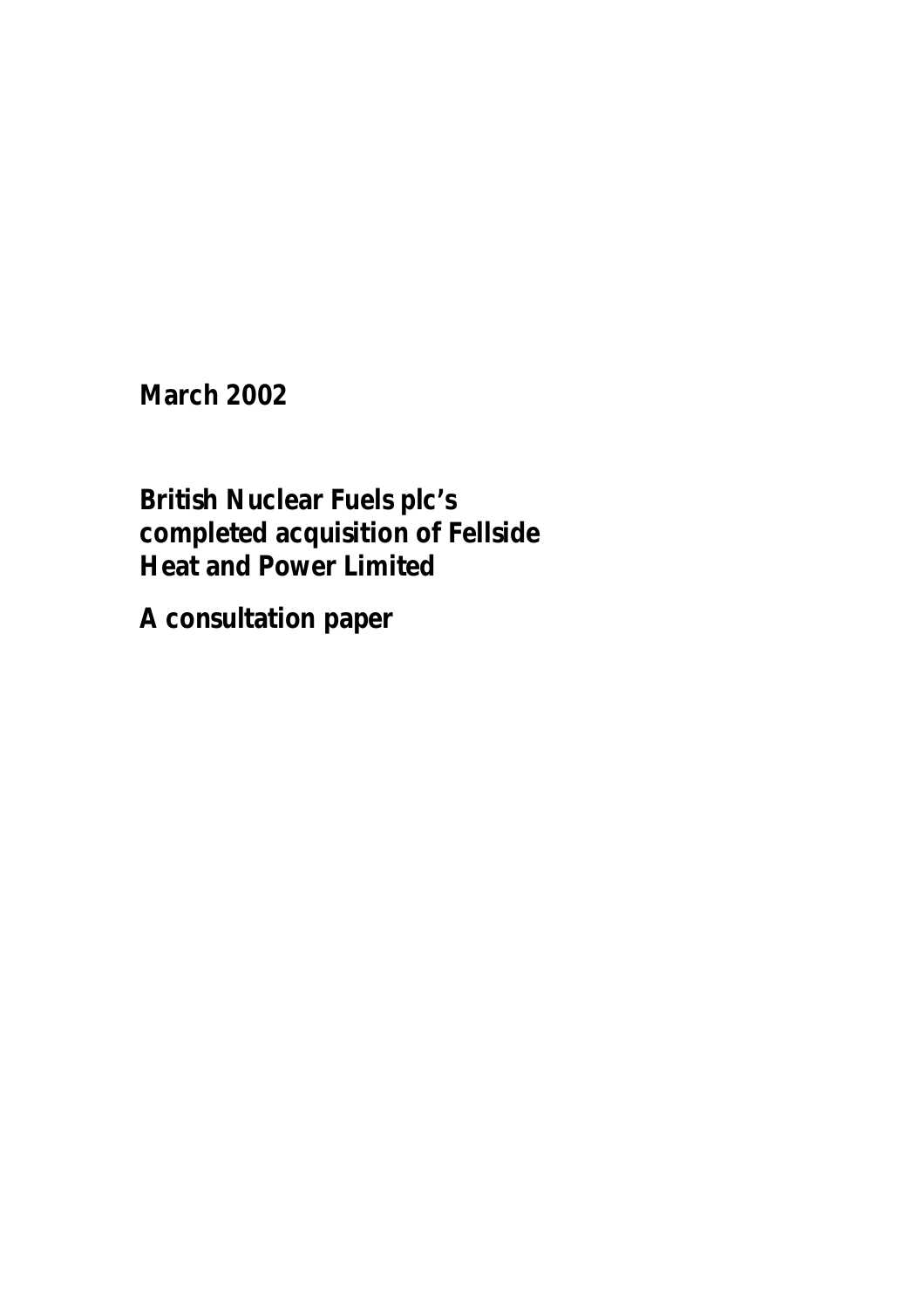# **1. Introduction**

### *Purpose of this document*

- 1.1 This document:
	- ♦ gives details of the completed acquisition of Fellside Heat and Power Limited by British Nuclear Fuels plc;
	- ♦ explains the merger control process for this transaction; and
	- ♦ requests comments on the regulatory issues arising from the proposed transaction.
- 1.2 Ofgem will make recommendations to the Director General of Fair Trading in relation to the merger. In order to allow comments to be considered Ofgem needs to receive these not later than 5pm on Wednesday 10 April 2002.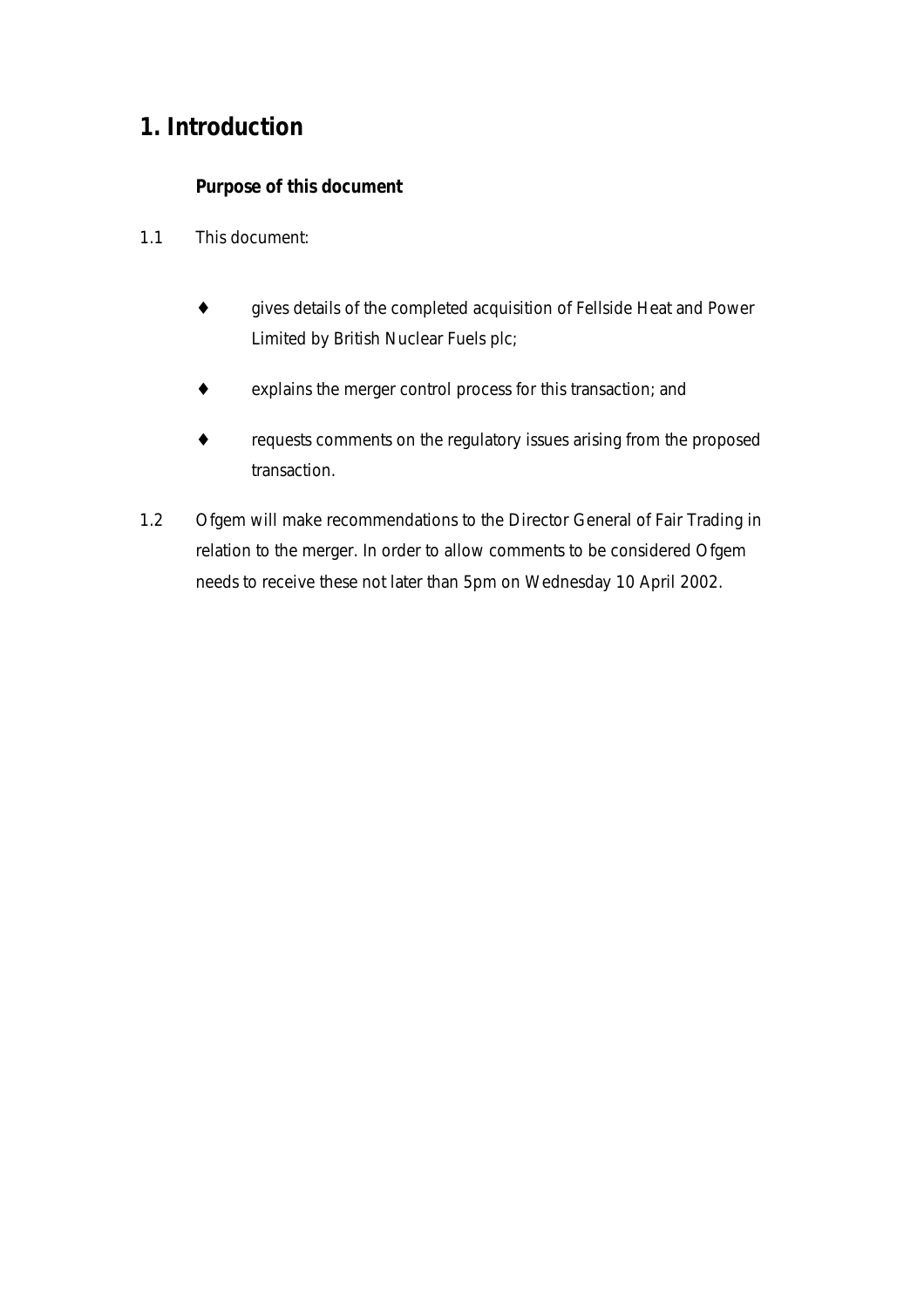# **2. Details of the proposed acquisition**

- 2.1 Fellside Heat and Power Limited (Fellside) is a 168 MW gas fired power station located in Cumbria, England. Prior to this transaction Fellside was a joint venture between British Nuclear Fuels plc (BNFL) and Scottish and Southern Energy plc (SSE). Fellside was owned and operated jointly by BNFL and SSE, with each company holding 50 per cent of the share capital.
- 2.2 On 31 January 2002, BNFL acquired SSE's 50% shareholding, assuming sole ownership and operation of Fellside. BNFL informed the Office of Fair Trading of the completed transaction on 5 March 2002.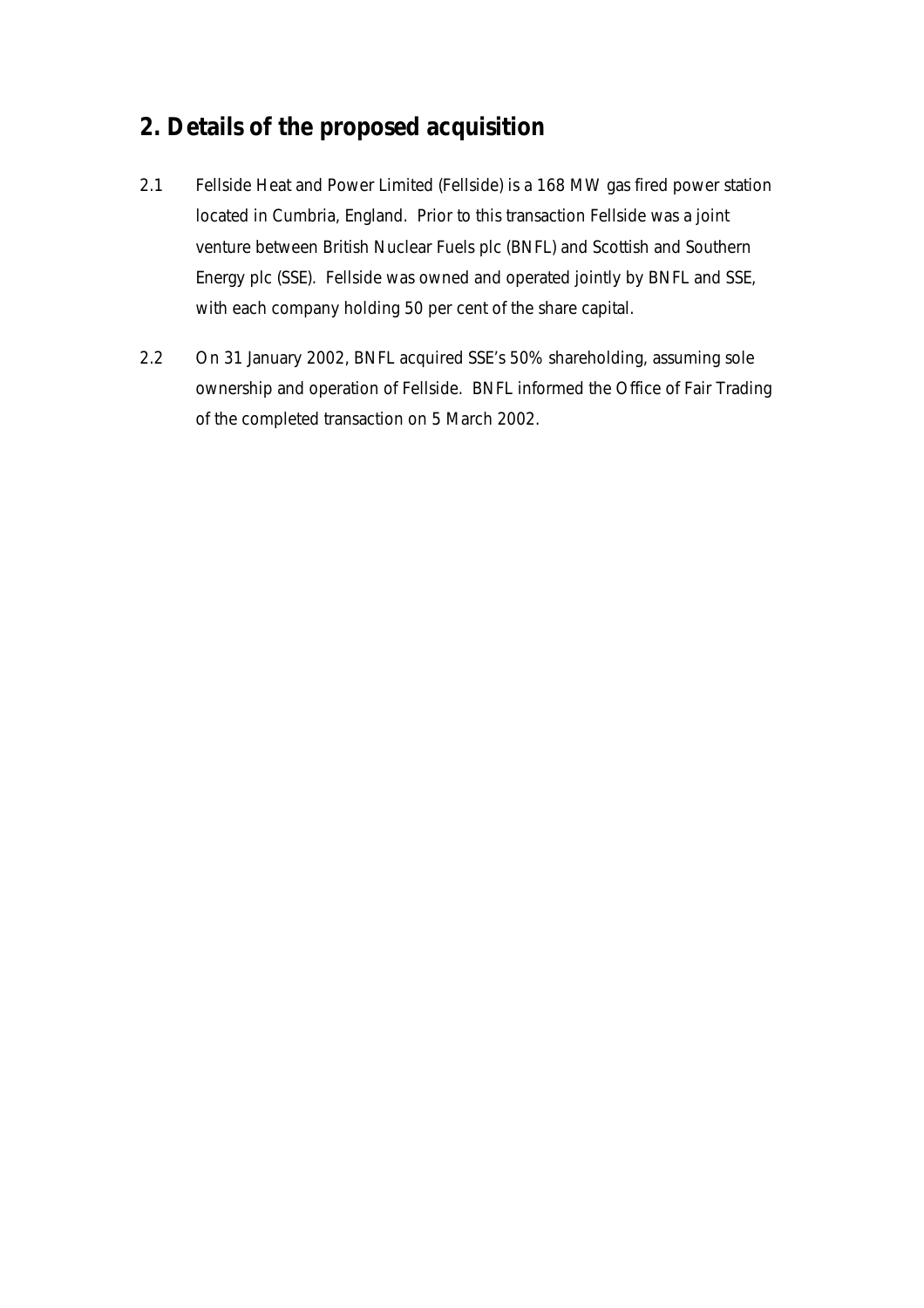## **3. Merger Control Process**

- 3.1 This transaction falls within the scope of UK merger control law since the value of Fellside's assets exceeds the £70 million threshold under the Fair Trading Act 1973 (FTA). The transaction will therefore be assessed under the provisions of the FTA and the Secretary of State for Trade and Industry may refer the transaction to the Competition Commission if the transaction may, in the Secretary of State's opinion, give rise to significant competition concerns.
- 3.2 It is the responsibility of the Office of Fair Trading (OFT), headed by the Director General of Fair Trading (DGFT), to advise the Secretary of State as to whether a transaction should be referred to the Competition Commission. In accordance with the concordat between the OFT and Ofgem, the OFT will consult Ofgem before advising the Secretary of State. Where the OFT advises that the transaction should be referred to the Competition Commission, the OFT may in lieu of such a reference advise that the Secretary of State invites binding undertakings from the parties to the transaction which would remedy any adverse effects on competition identified by the OFT.
- 3.3 If the Secretary of State decides to refer the transaction to the Competition Commission, the Competition Commission has to consider whether the transaction operates, or is likely to operate, against the public interest. If the Competition Commission finds in favour of the transaction, the Secretary of State must clear the transaction. However, if the Competition Commission makes an adverse finding, the Secretary of State may (but he does not have to) take remedial action.
- 3.4 If the Secretary of State decides to clear the transaction, Ofgem will need to consider what modifications might be needed to the licences held by BNFL and Fellside and whether any assurances and/or undertakings are necessary.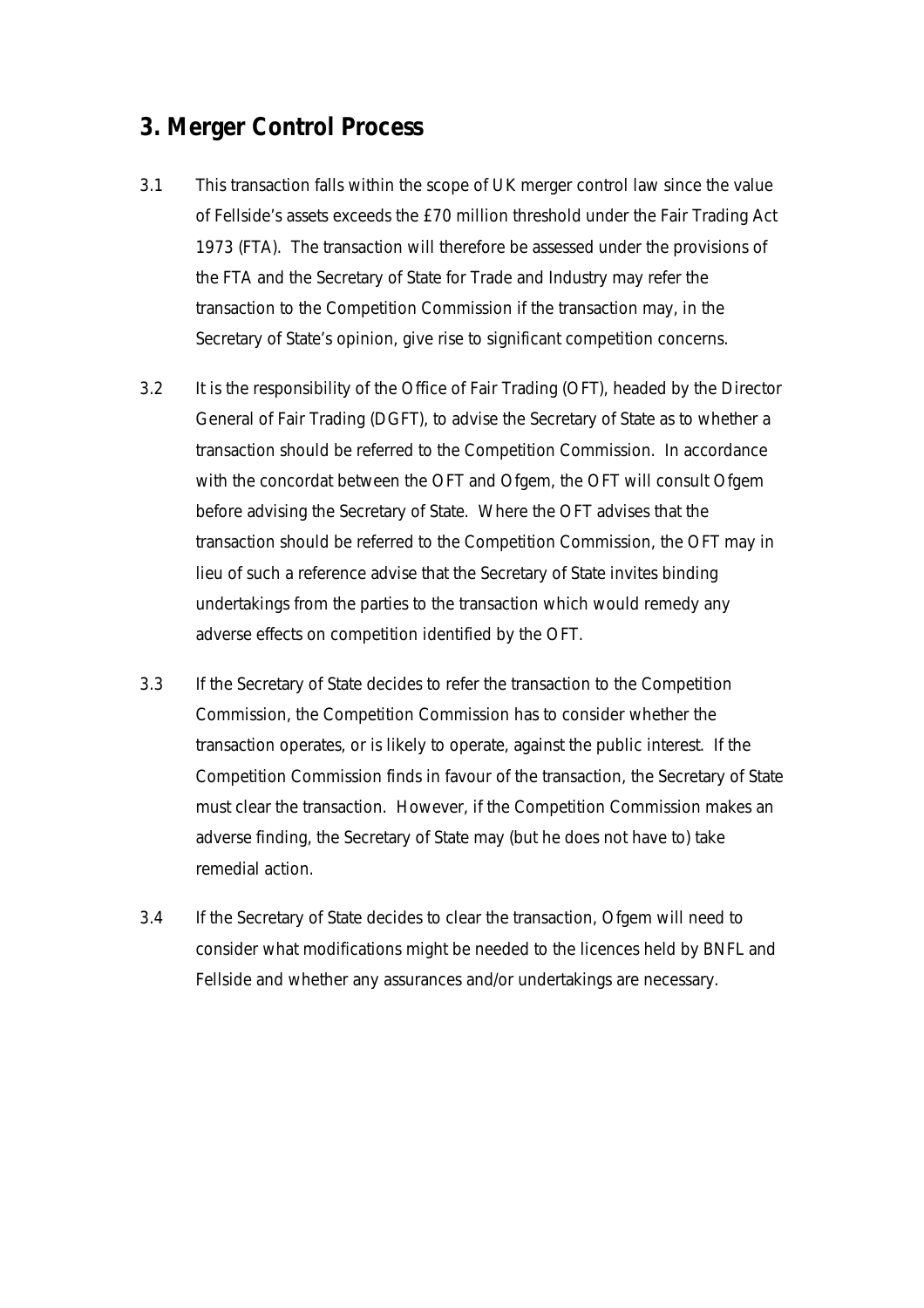# **4. Details of the Parties**

### *Fellside*

- 4.1 Prior to this transaction Fellside was a joint venture owned and operated by BNFL and SSE, each of whom held 50% of the share capital. Fellside's principal energy businesses include:
	- electricity generation 168 MW gas-fired combined heat and power (CHP) plant located adjacent to BNFL's Sellafied site in Cumbria. Fellside generates electricity which is sold in the England and Wales wholesale electricity market, and steam which is sold to BNFL for use at its Sellafield site;
	- ♦ **electricity supply –** an electricity supply licence which authorises supply to BNFL's Sellafield site;
	- **electricity trading –** electricity trading through NETA;
- 4.2 Fellside's generating capacity of 168 MW is equivalent to 0.25% of capacity in England and Wales and 0.22% of capacity in GB. In 2000/2001, generation output for Fellside was 0.6TWh which represents 0.19% of total output in England and Wales and 0.17% of total output in GB.

#### *SSE*

- 4.3 As a result of the merger of Scottish Hydro-Electric and Southern Electric, SSE is one of the largest vertically integrated energy groups in GB. SSE has significant energy interests and is also involved in utility contracting, environmental control systems and electrical retailing. SSE's principal energy businesses include:
	- ♦ **electricity generation** extensive GB generation interests from a range of sources, including hydro, combined cycle gas turbine and CHP plants. SSE's total generating capacity in England and Wales is 2,318MW (which represents 3.4% of total capacity in England and Wales) and its GB capacity is 5,423MW which accounts for 7% of total GB capacity. In addition, SSE owned 50% of Fellside;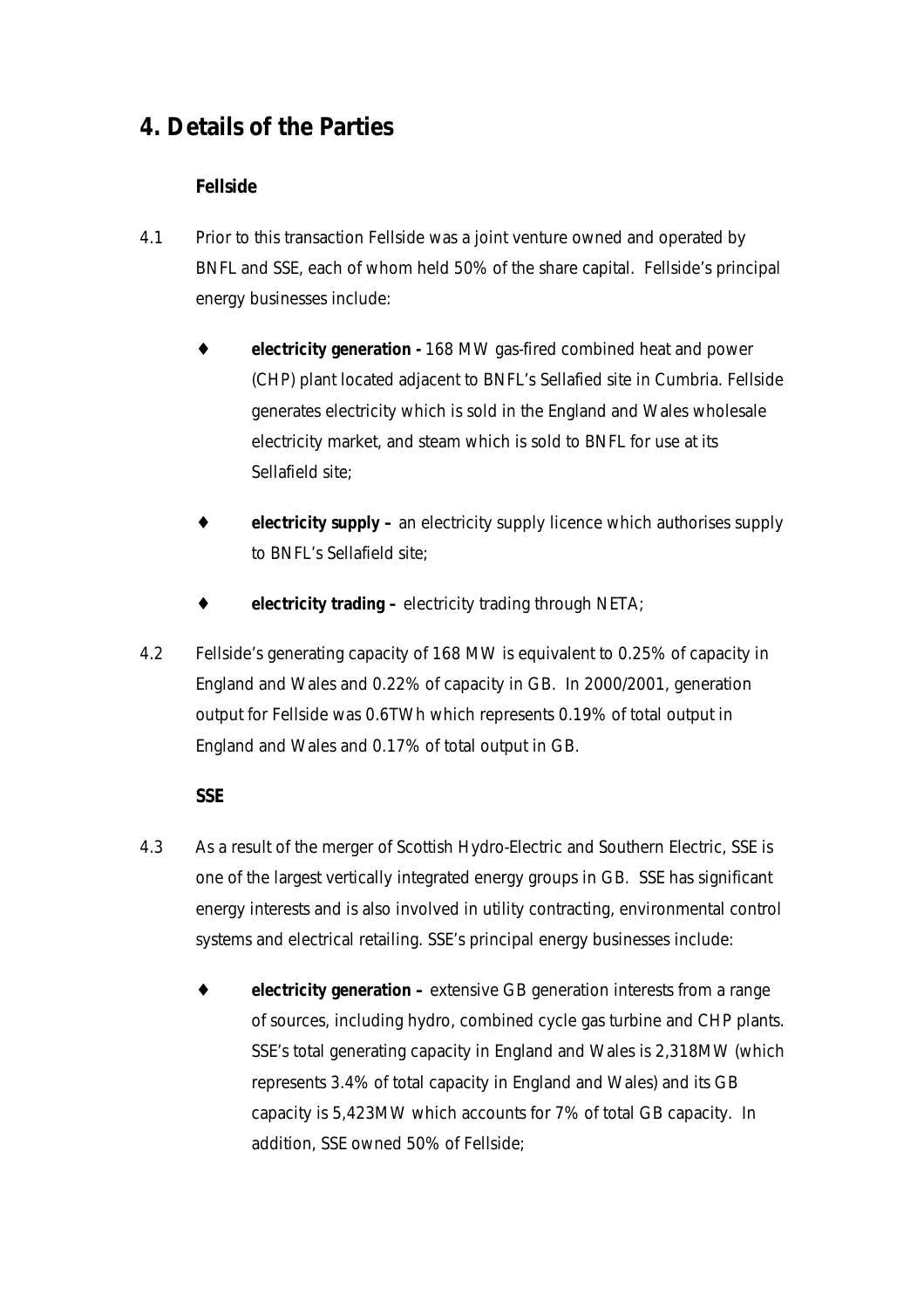- ♦ **electricity supply –** through wholly owned subsidiaries including SSE Energy Supply Limited and SSE Energy Limited. SSE's supply business includes the ex-PES supply businesses of Scottish Hydro, Southern Electric and SWALEC and supplies around 3.5 million domestic customers and 300,000 I&C customers;
- **electricity transmission –** ownership and operation of electricity transmission system in the north of Scotland;
- gas and electricity trading involved in the sale and purchase of gas and electricity in the forward and wholesale markets;
- **gas supply –** through wholly owned subsidiaries including SSE Energy Supply Limited and Southern Electric Gas Limited. SSE supplies around 1 million domestic customers and 7,700 I&C customers.
- gas shipping through its wholly owned subsidiaries SSE Energy Supply Limited and Southern Electric Gas Limited.
- 4.4 SSE's total generation capacity in GB stands at 5,423MW, which represents 7% of total GB installed capacity. In 2001, SSE's generation output was 18.11TWh which represents 5.2% of total GB output.

### *BNFL*

- 4.5 British Nuclear Fuels plc (BNFL) is a public limited company of which 100% of the share capital is held by the Government.
- 4.6 BNFL provides a full range of nuclear fuel cycle and products and services to customers (both GB and international). Its activities include: electricity generation; the procurement of uranium; the manufacture and supply of uranium and plutonium based fuel; reactor design technology and services; and engineering waste management and decommissioning. Within GB its principle energy businesses include:
	- electricity generation through its Magnox Electric plc and British Nuclear Fuels plc electricity generation licences, BNFL currently owns 7 operational Magnox nuclear power stations within GB with a combined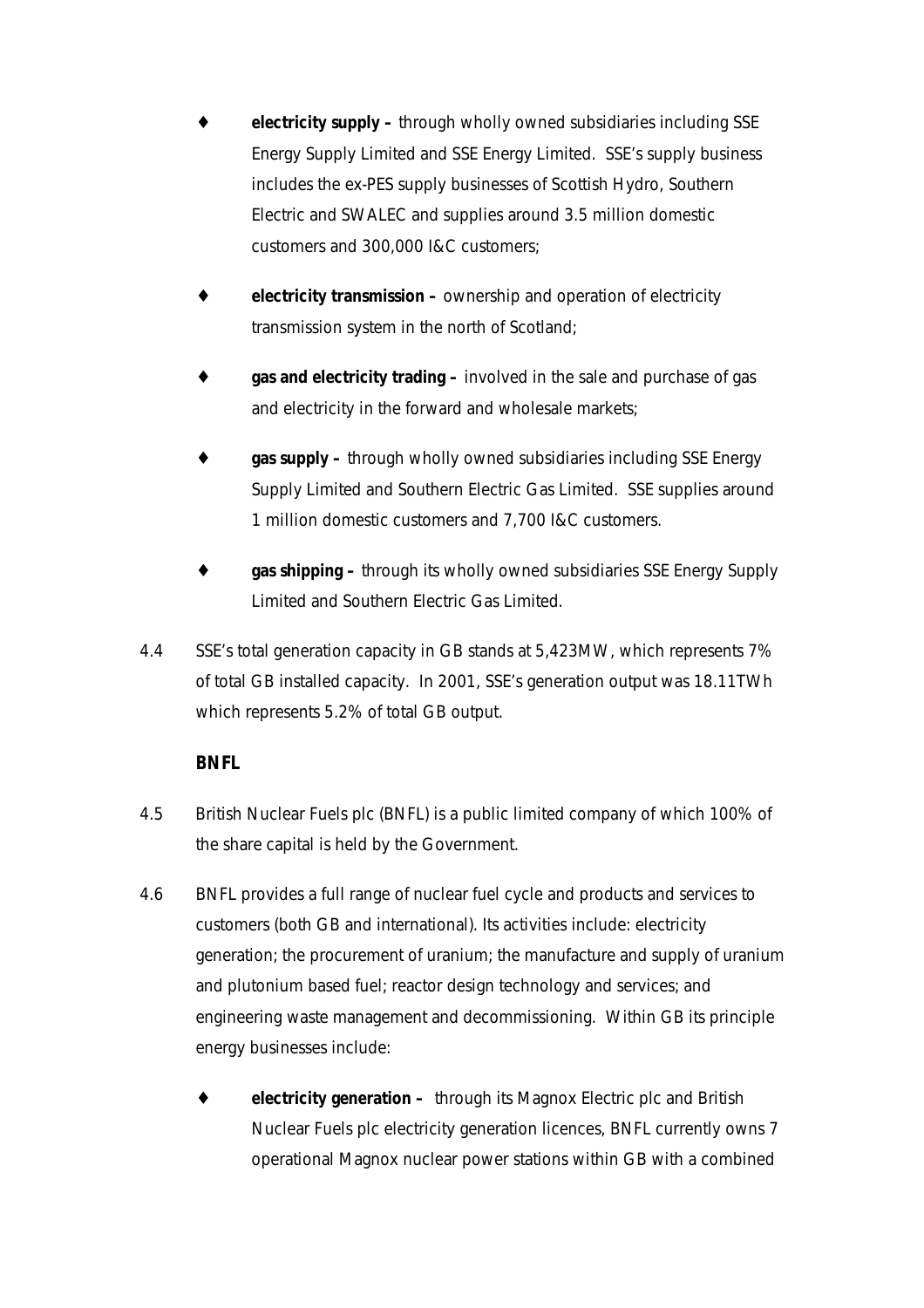generation capacity of 3002MW. These stations are scheduled to be decommissioned between 2002 and 2010. In addition, BNFL owned 50% of Fellside;

- ♦ **electricity supply** electricity supply licence for Magnox Electric plc
- 4.7 BNFL's Magnox power stations have a combined installed generation capacity of 3,002MW. In 2001 generation output for these stations was 15.3TWh which accounts for 4.4% of GB output.
- 4.8 Following this acquisition BNFL's capacity will increase from 3,086MW to 3,170MW which represents 4.1% of total GB capacity (an increase of 0.1% in BNFL's position within the sector).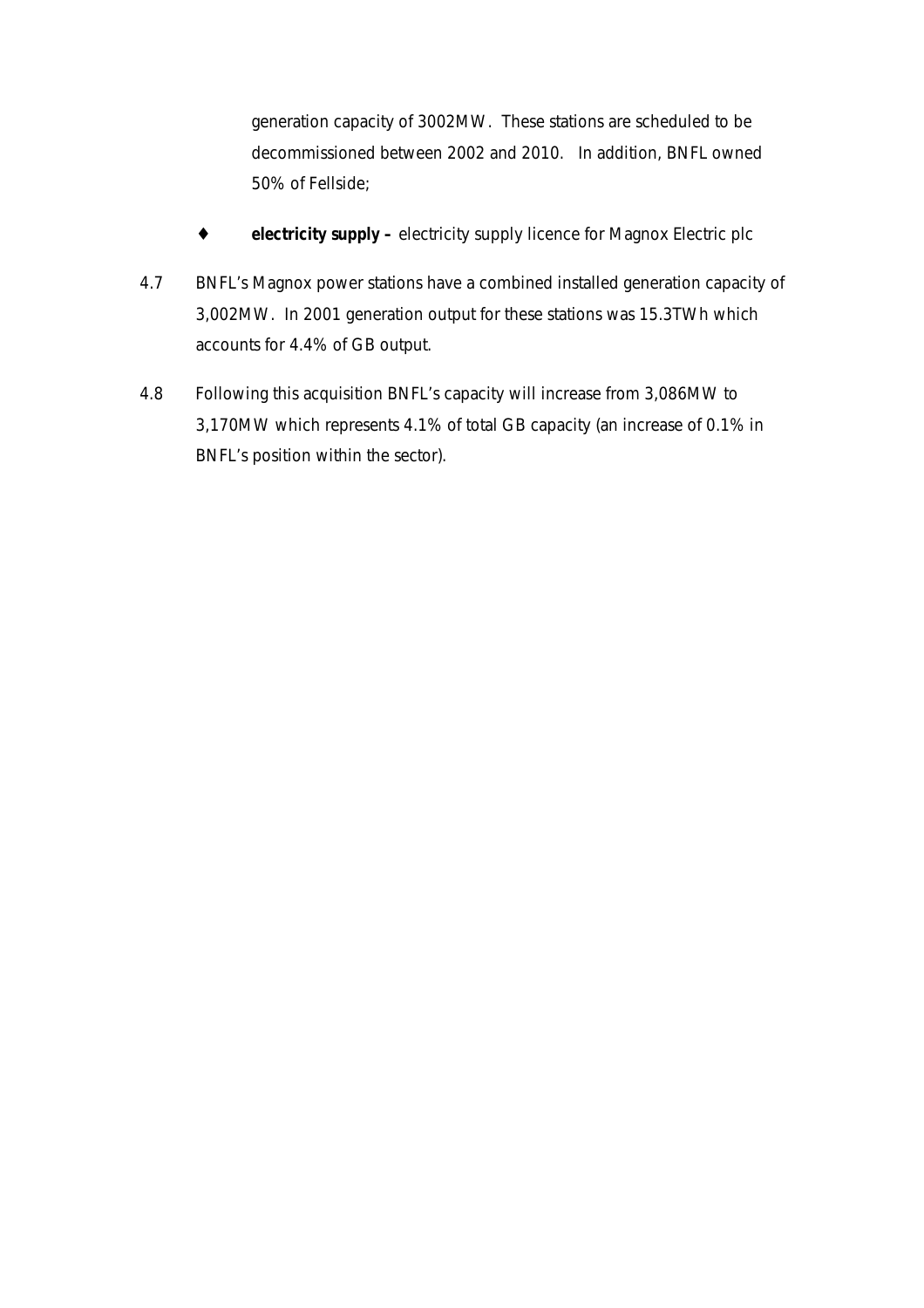# **5. Issues arising from the proposed acquisition**

### *Concentration of generation interests*

- 5.1 Ofgem considers that there is scope for generators to manipulate the market and so damage competition and/or harm customers. This ability is a result of the special features of the electricity market, including the inability to store electricity other than at very high cost, the complexity of the market rules and relatively inelastic demand and supply, particularly close to real time. Generators may be able to do this despite holding relatively low market shares.
- 5.2 Ofgem will need to consider whether the acquisition of Fellside by BNFL represents a concentration in the generation sector of Great Britain which would have detrimental effects on the development of competition in the generation sector.
- 5.3 In 2001 total generation capacity in GB was 77.7GW (by registered capacity). BNFL accounted for 3,086MW (4%) of that capacity (including its 50% share of Fellside) and the remainder of Fellside for 84MW (0.1%). With regard to generation output within the period BNFL generated 5.1% of total output<sup>1</sup> and Fellside accounted for 0.1% of total output. As a result of this transaction BNFL's combined generation capacity will be 3,170MW an increase of 84MW.
- 5.4 Competition within generation sector has developed well, with 36 companies currently active within the electricity generation sector. BNFL's acquisition of Fellside will not alter BNFL's position within the generation sector. There are a significant number of competitors to BNFL and barriers to entry into the generation sector are relatively low.
- 5.5 Ofgem's initial view is that the small increase in BNFL's market share as a result of the transaction does not appear to raise any competition concerns and does not amount to a considerable concentration in the generation sector. Ofgem welcomes any views on this issue.

 $\overline{a}$ <sup>1</sup> Please note this output figure was affected by constraints at a number of sites during the year, including the unavailability of Wylfa plant for much of 2001 (capacity of 980MW) and prolonged outages at two other sites.